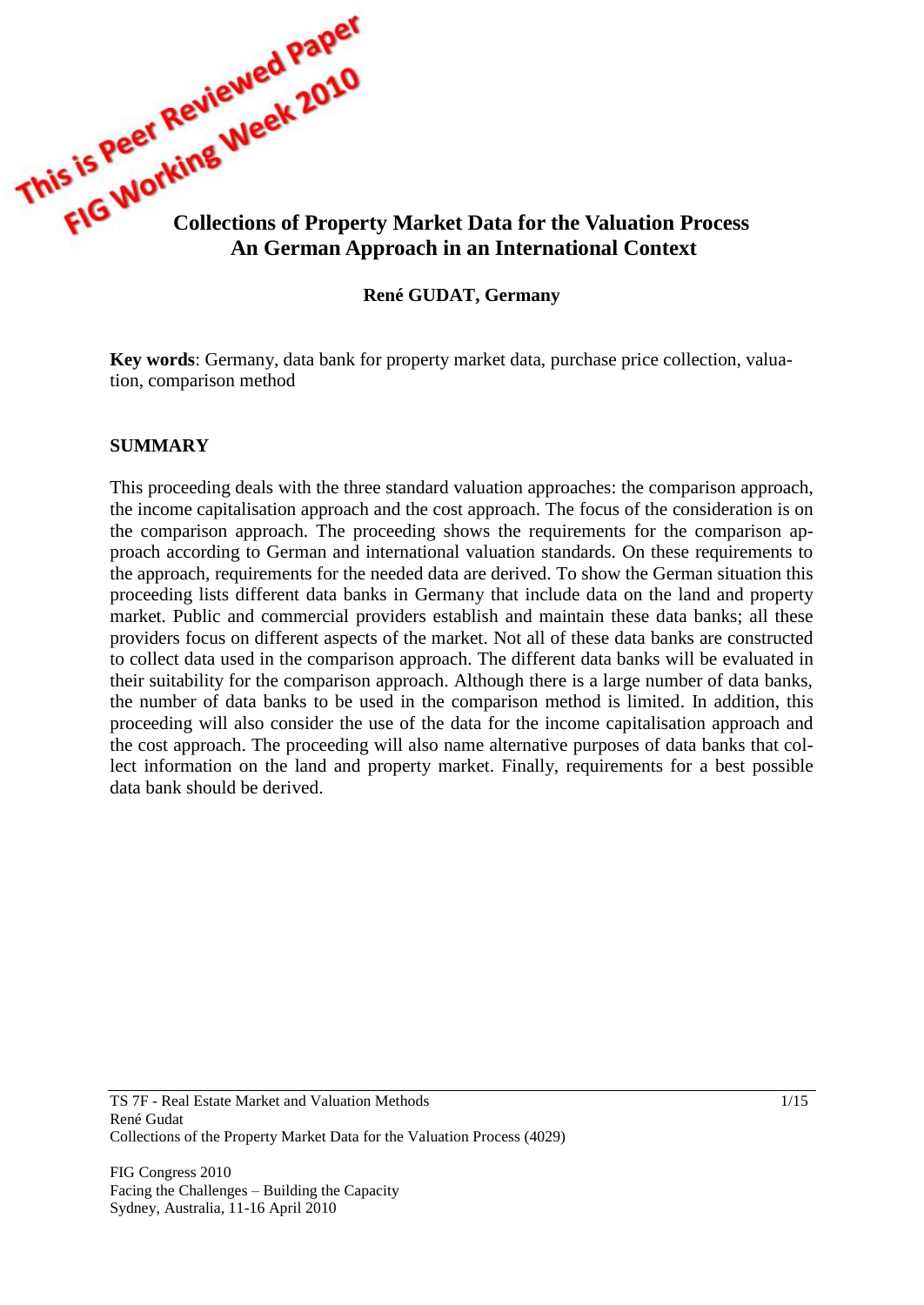# **Collections of Property Market Data for the Valuation Process – An German Approach in an International Context**

# **René GUDAT, Germany**

### **1. INTRODUCTION**

#### **1.1 The international valuation approaches**

The sales comparison approach is beside the replacement cost approach and the income capitalisation approach one of the three international valuation approaches (see International Valuation Standards (IVS)). The fundamental idea of the sales comparison approach is the comparison of the property to be valued with comparable and contemporary transactions happened in the past (comparison method). The most important need of the comparison method is the data. If there are not enough sufficient transactions available, the use of the comparison method is limited. In those cases, the IVS also allows the consideration of listings and offerings (International Valuation Standards Committee, 2007).

### **1.2 The German legal rules for the valuation**

The German valuation standards are more restrictive than the international ones. If a (current) market value in Germany is to be determined, the German federal building code (BauGB) with its subordinated decree is to be used. The estimation of the loan value occurs to the German Mortgage Act (Pfandbriefgesetz) and the ordinance for the mortgage value. There are some more concepts of value available in Germany, but in this context, they are not that important. For the determination of the market value, the German legal regulations are not necessary to be used; it is also possible to use the definition of market value of the IVSC or the RICS or TEGoVA. The (current) market value according to the BauGB gives a legal definition of the German market value concept.

### 1.2.1 Market value according to the BauGB

The German market value can be estimated with three standardised approaches that have been proven in practise. These approaches are the sales comparison approach, the German income capitalisation approach and the replacement cost approach according to the German federal real estate valuation decree (Wertermittlungsverordnung - WertV). If there is a sufficient large number of suitable purchase prices available, the comparison method is considered as simplest, most reliable and most conformal method to estimate a market value (Kertscher, 2009). There is no commitment on certain kinds of property to be valued with this method. However, only for the valuation of undeveloped properties the comparison method has to be used. The number of value-affecting characteristics for developed properties is larger than for undeveloped properties. Therefore, the comparison approach for developed properties is more challenging. Within the comparison method according to WertV "a sufficient number of comparable prices [...] which are sufficiently consistent in value-affecting characteristics with the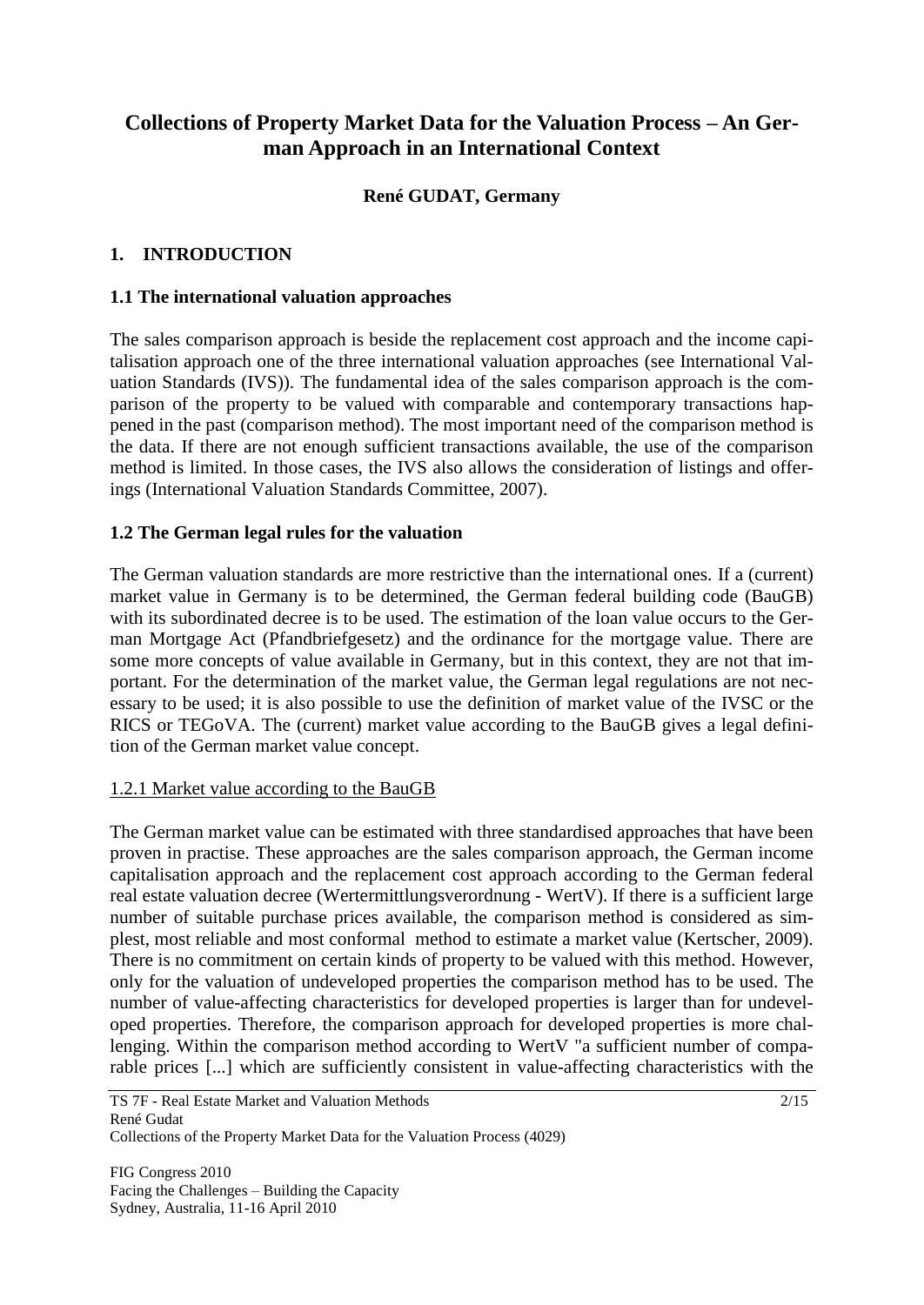property that should be valued" have to be used. The WertV also defines the German income capitalisation method and the replacement cost method; both have comparative elements in their methodology.

#### 1.2.2 German loan value estimated with the comparison approach

The comparison approach can be used for estimation of the German loan value for condominiums, detached houses, semi-detached houses and terrace houses. The procedure of the comparison method is comparable with the method leading to the market value according to the BauGB. Corporate requirements of the banks and associations, however, require the income capitalisation approach. For the comparison approach, there are sustainable purchase prices and a sufficient compliance in value-affecting characteristics requested. Beside the income capitalisation method and the comparison method, the loan value can be estimated with the replacement cost method. At this moment, the loan value often is estimated in practise with the replacement cost method and income capitalisation method. Certainly, there are efforts affected by financial economical regulation to gain the use of the comparison method for the valuation of properties named above. The valuation of commercial properties remains unaffected.

#### 1.2.3 Further preliminary notes

In the other concepts of value available in Germany, the comparison method is not defined in such distinction. In particular, investment-orientated valuations use predominantly income capitalisation approaches.

In practise, the absence of comparable purchase prices for many types of properties is used as general exclusion criterion of the comparison method. This article may present different available collections of purchase prices in Germany. This article may also determine whether these data banks could be used for the comparison method.

### **2. INTERNATIONAL STANDARDS OF THE COMPARISON APPROACH**

The IVS name the sales comparison approach in addition to the income capitalisation approach and the cost approach. For the comparison approach, market-derived data is to be used. The property that is to be valued has to be compared with similar and substitute objects that have been traded on the open market. Alternatively, the IVS afford to use offerings and listings for valuation. Offerings are properties that are on the market now and that should be sold contemporarily. Listings are free, anytime-anywhere offerings of owners who would not need to sell their properties at the moment, but they would give up their ownership for an equivalent amount of money. Listings are common in some English speaking countries. If there are not enough data from the market available according to the IVS another concept of value can be used.

The Guidance Note 1 of the IVS names value-affecting characteristics, which can be used for comparison approach. Among these characteristics, there are for example property rights con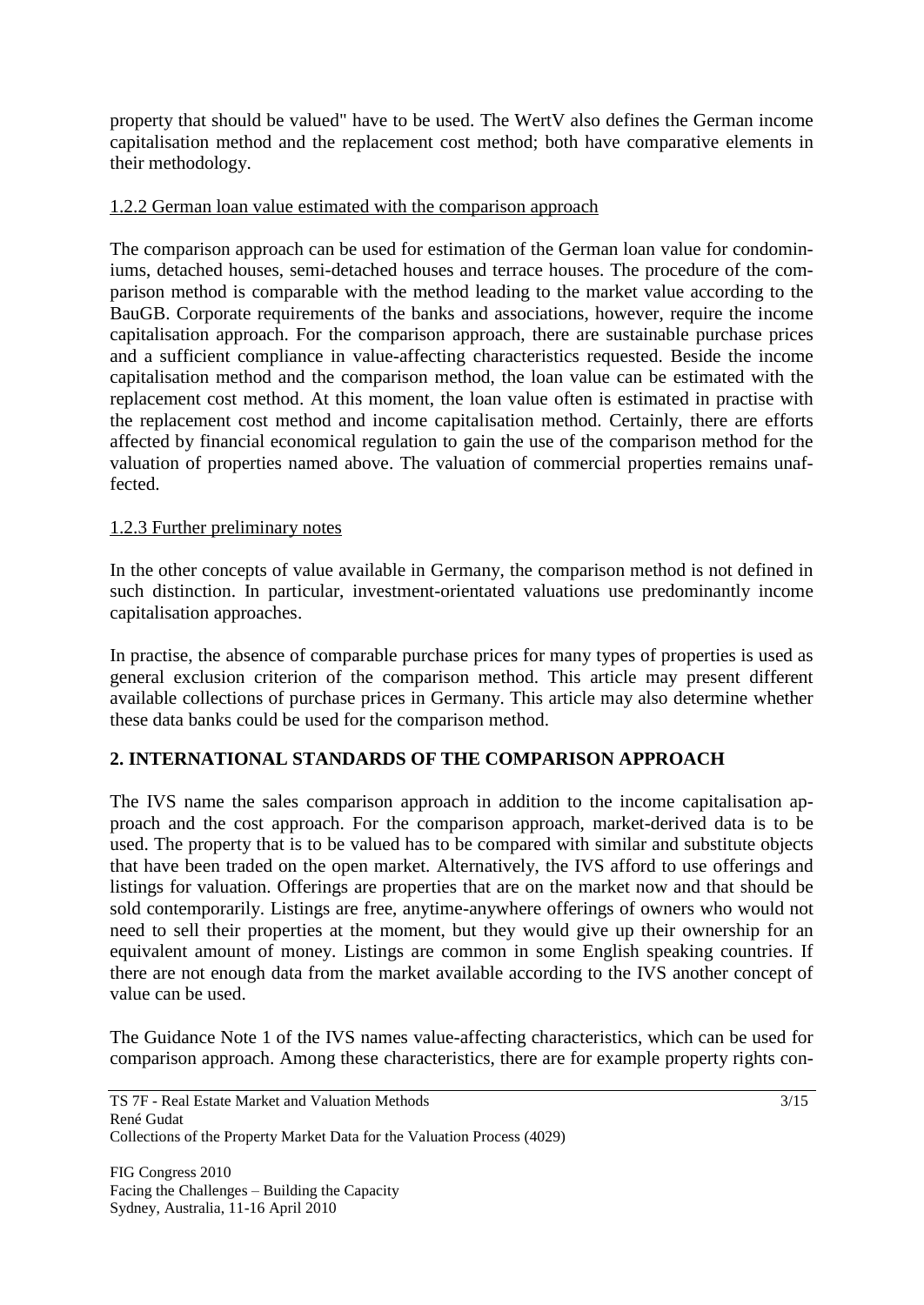veyed, financing terms in the contract, market conditions and the location of the property. The IVSC advises beside a residual approach afflicted with assumptions the comparison method for undeveloped properties. The IVS gives no evidence how much required comparable purchase prices are to be used and how a similar or substitute property has to suit in valueaffecting characteristics.

The European Valuation Standards of TEGoVA and the Valuation Standards of RICS adopt the suggestions of IVS (The European Group of Valuers, 2009 and RICS Royal Institution of Chartered Surveyors, 2009). Both dispense with statements that are more precise. The American Appraisal Institute also defines the comparison approach. Nevertheless, there are only general instructions concerning the method and the data, which can be used in the method (Appraisal Institute, 2008).

The approaches of valuation are closely comparable in Europe. However, in an international context neither the sales comparison approach nor the replacement cost approach are in the focus of valuations. International investors spend their money in commercial properties. Because of the return of those properties, an income capitalisation method may be the best approach for valuation (Simon, 2000).

# **3. REQUIREMENTS ON DATA BANKS FOR VALUATION USING A COMPARI-SON APPROACH**

In front of the international and in particular the German requirements for the comparison approach, there can be various requirements for a data bank derived. To use a public or a commercial data bank, these requirements must be fulfilled in a sufficient way. In the following sentences a few requirements are defined to evaluate the different available data banks.

There should be a **large amount of available data** in the data banks to get enough comparable transactions for a property to be valued. The more specialised a property the larger the number of transactions should be. To be able to provide data for a nationwide customer or to be able to derive data for various valuation approaches the amount of data also have to exceed. A very important point is the date of valuation and the date of transaction; the **transactions should be contemporary**. However, there is no need for a minimum number of collected data and besides that, a complete collection of all comparable prices is not prescribed (Kleiber & Simon, 2007).

For a sufficient compliance in value-affecting characteristics, a **sophisticated collection** of these features in the data banks is required. The value-affecting characteristics have to be collected related to each single property. With aggregated data, a conclusion for a single transaction is not possible. A special reference is necessary to use a data bank for the comparison method for every property.

The available data to estimate a market value according to German BauGB requires transactions of the property market. Offerings and listings are not allowed. The IVS, however, are more liberal and allows the use of further information. A fundamental aspect to use one of the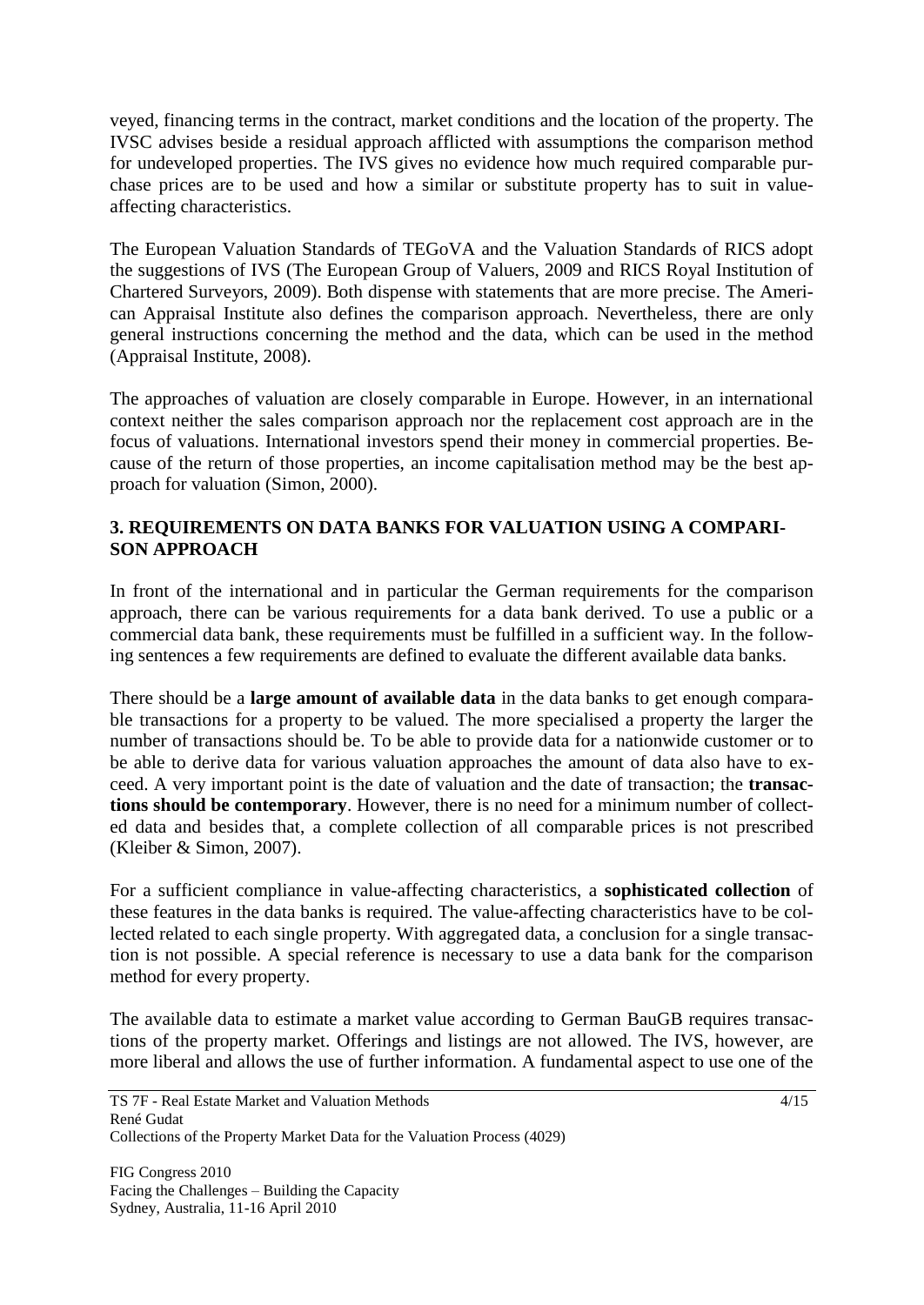various data banks is the **traceability of all information and the processing methodology**. Filtered or processed data are not suitable to be used in the comparison method according to Wert V. The valuer must be able to evaluate the data for his own practise.

For the following investigations of the available data banks in Germany, the data bank's own purpose remains unconsidered. In section 5 of this proceeding different purposes of data banks are mentioned. This proceeding focuses only on valuation with the comparison method based on German and international standards.

# **4. DATA BANKS OF PROPERTY TRANSACTIONS IN GERMANY**

There are no scientific papers on all the data banks in Germany. Some of the data banks are already in practical use some are under construction. The author tries to give sources of information. Often the information used here is give directly by the constructor of the data bank or by the homepages of the product or in a presentation at a practical users' workshop. The following representation of the available data banks occurs in their sequence without any ranking. This listing is only a selection including all German data banks known to the author.

# **4.1 Purchase price collection of the official committees of valuation experts**

Since 1960, official committees of valuation experts are assigned to maintain a purchase price collection, in order to provide a transparency for the land and property market. Committees of valuations experts are independent and public authorities and consist of independent valuers and participants of the land and property market. In Germany, all purchases of property have to be recorded. Every contract of purchase is to be conveyed in copy from the recording notary to the responsible committee of valuation experts. These committees present all contracts of purchase. The total number of contracts can be estimated to about 900.000 in Germany per year. The area of responsibility is regulated by provision of federal state law and could cover single municipalities with only a few thousand inhabitants or several districts with about a several hundred thousand inhabitants. The amount of contracts and data is accordingly different. Due to various provisions of federal state law, the maintenance of the purchase price collections is different. In some parts of Germany, there are automated geographic information systems on a high technical level for evaluation and analyses, in other parts a purchase price collection is a paper stack of contracts, which makes computer-aided analyses impossible. The standards of maintenance and analyses are very different between the committees of valuation experts in Germany.

The purchase price collection should include all transactions of property in Germany. For appropriate analyses, many committees raise further information such as rents as well as property and building characteristics. At this moment, the focuses of analyses of the purchase price collection are undeveloped land and residential properties. However, commercial properties will increasingly become in the focus of the committees of valuation experts.

Due to the protection of personal data only members of the committee are allowed to see all data within the purchase price collection. Regulated by provisions of federal state law, normal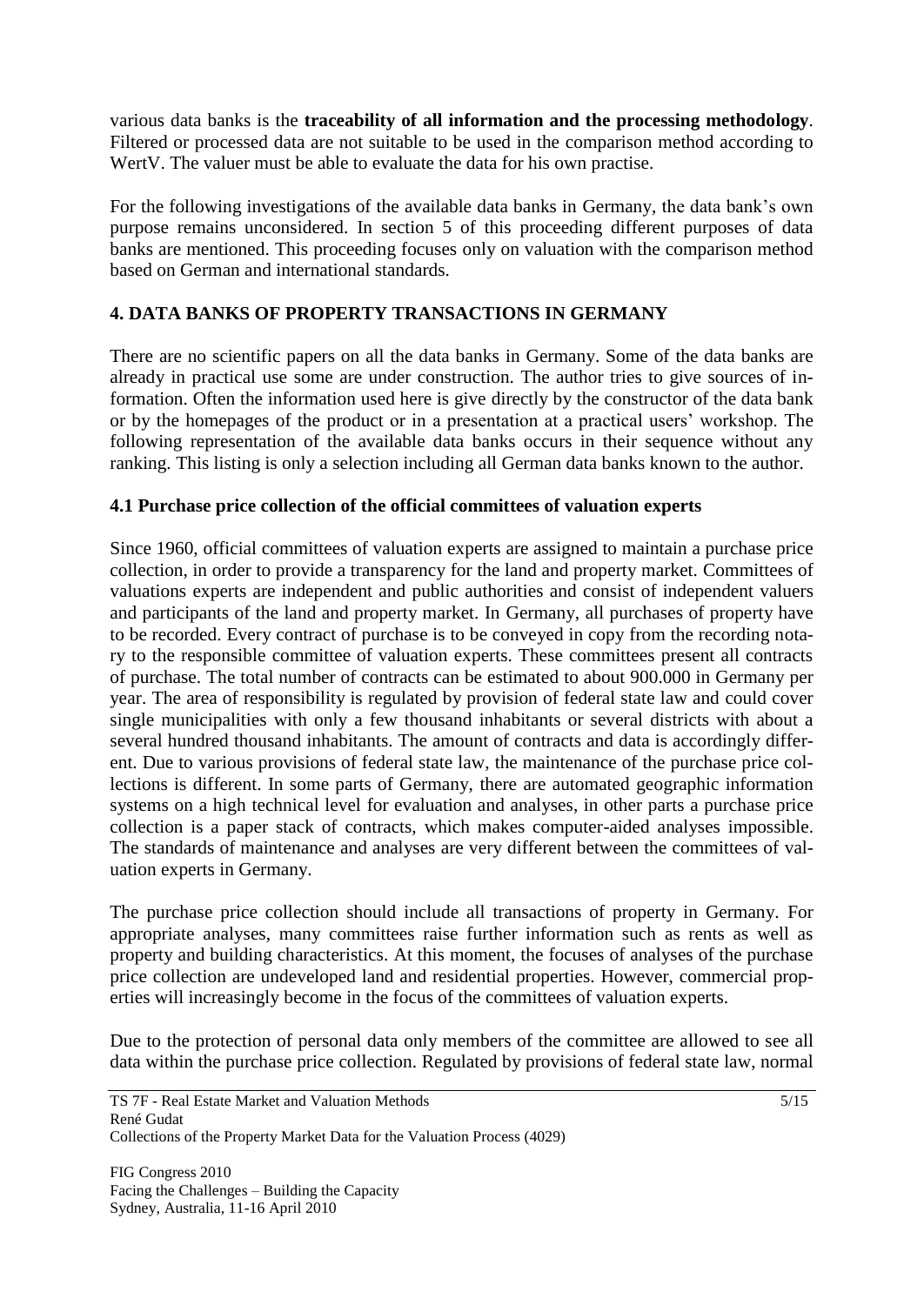or only certified valuers can get information in an reported form from the data bank; a legitimate interest is necessary. In some federal states every certified valuer can get personal information, in other states only anonymous information, however, filtered for the property that should be valued are available. Many official committees of valuation experts publish derived data in a general form in property market reports, so called Grundstücksmarktbericht. With these reports, the evaluation of a market level for many properties is even possible, but this result is not a market value. The costs for the information from the purchase price collections depend on the federal state and the inquired amount of comparable transactions. (Further readings: Kertscher, Digital Purchase Price Collections – The German way to provide Transparency for the Real Estate Markets, 2004; Kertscher, Base of Transparency in Markets of Real Estate in Germany: Purchase Price Collection and the Report of Real Estate, 2007 and Kertscher, Increase of the Transparency concerning the real estate market of Lower Saxony - Enhancement of the Valuation System with the Online-Real Estate-Price-Calculator, 2009).

If the purchase price collections is maintained and analysed in a proper way by the committees what is almost comprehensively done and if the valuer can show a legitimated interest the purchase price collection can gain the highest possible density of comparable transactions. The sample of transactions is limited to the area of responsibility of one committee of valuation experts. Due to the almost comprehensive coverage of all transactions of the property market, the development of the market is covered in the best possible way. This applies in particular for residential properties. However, developed commercial and industrial properties can be used only very seldom for the comparison method or analyses; this applies particularly when the areas of responsibility of the committees are so small that there are no comparable properties and transactions. Those cases it allows the use of transactions of comparable properties from other regions, indeed, this could be the area of responsibility of another committee of valuation experts. The valuer has to contact them for further information. In practise, this is observed very rarely.

### **4.2. Data bank of Thomas Daily**

The news service for the German real estate market, Thomas Daily, gathers information about the commercial property market from more than one thousand sources including brokers and newspapers. The substantial product of Thomas Daily is the constantly updated premium news service that is liable to pay costs. It is the aim to provide costumers, especially investors and market participants up to date information with messages from the market. A resulting product is a data bank based on a geographic information system with a collection of transactions of properties. This data bank includes both lease and purchase agreements. The focus is on commercial properties with a value of more than five million Euros.

Every year about 3,000 transactions are added to the data bank. About 1,000 transactions represent a sale of a property; the remaining records cover rental agreements. Only 30 percent of purchases include the volume of transaction. The transactions are located in about 100 cities and therefore smaller towns are considered. The user of the data bank is allowed to see all available details for every single property and every single transaction. Thomas Daily only provides the data there are no analyses available. A graphical representation makes it more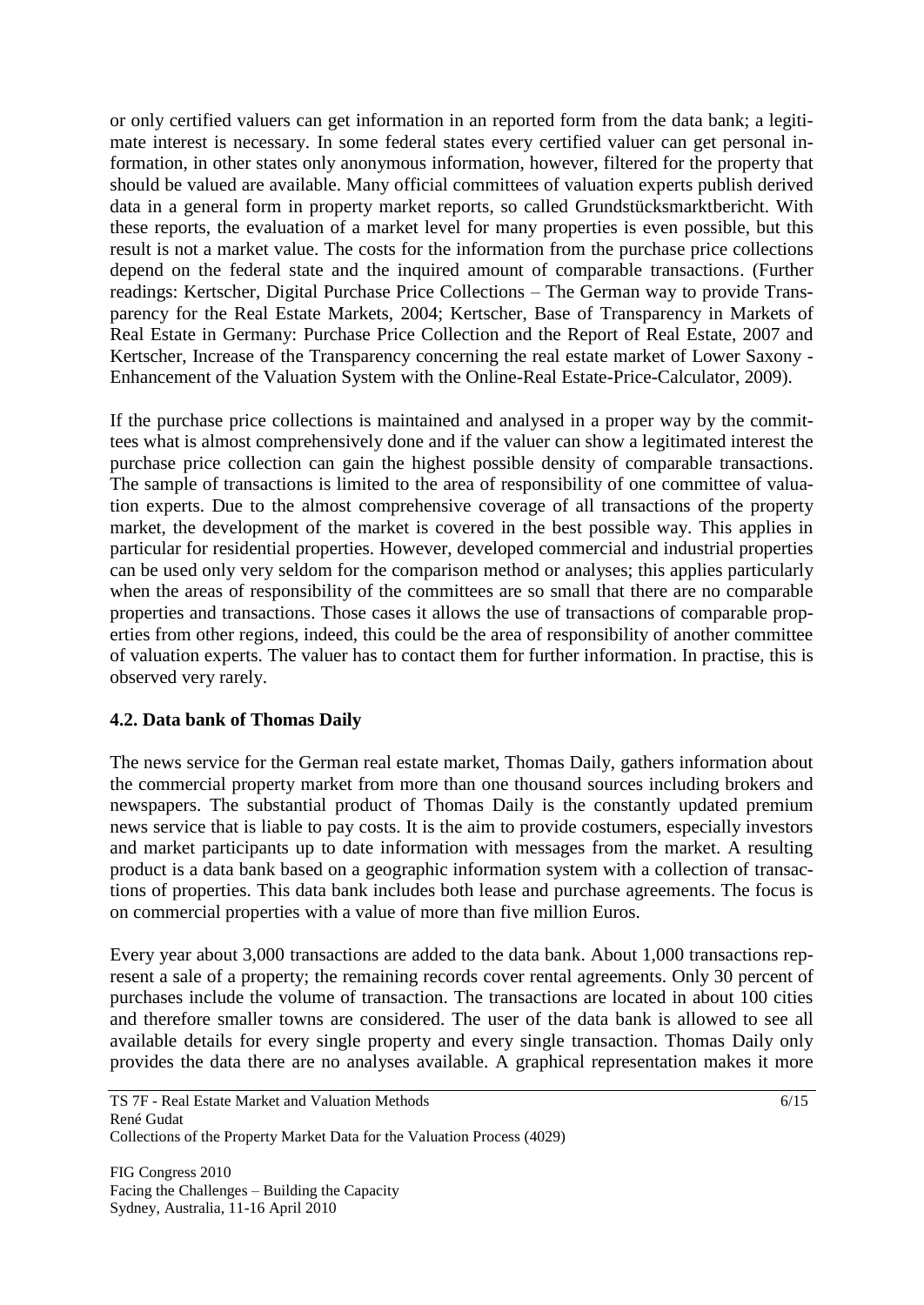comfortable for the user to search for comparable properties in the vicinity of the property that should be valued. In addition to the current transactions information about recent transactions of the same property are sometimes available.

The data are only available to subscribers of Thomas Daily, but access is unrestricted. The fee depends on the market in which the user is interested. At this moment, the data bank is predominately used by participants of the market as a benchmark for their own property. The representation of a variety of transactions and construction projects allows an analysis of market trends.

The use of available transactions for valuation using the comparison method is very limited. The origin and the quality of the represented data are vague. The complete illustration of the market by the available transaction is questionable. At this moment, the data bank could be used as a supporting medium to gathering more information about specific property or to describe the environment of the market. With the data bank, large transactions can be selected fast and simply. In subordinate locations, the data bank can supply very helpful information.

# **4.3 Transaction data bank of Hypindex/ Association of German Pfandbrief Banks**

Hypindex is a subsidiary of the Association of German Pfandbrief Banks. The Association has about 35 member institutions in the banking industry. In the data bank the information of the participating institutions are recognized and evaluated. With the reorganisation of the loan collateralization the banks urged to consider the current development of the market in the estimation of the loan value; this could happen with an index. The priority aim of the data bank is the production of a property market index that is based on transactions of properties. The index excludes long-term qualitative changes and presents the pure development of prices. It was however determined that the extensive amount of data can be used otherwise, for example for the valuation of property and the trade of derivatives on the index (Hofer, 2008/2009).

The data within the data bank is comprehensive, but incomplete, and the data are collected for every object. The evaluation aggregates the data into regions. In some cases these regions covers whole federal states (e.g. the region "Erfurt-Leipzig-Dresden") (Lux, 2009). The data originate from the loan business of the members of the Association and only result in the division of these banks. The derived results for valuation of property are price boards with units of comparison. The units of comparison are differentiated into the condition of the building, the equipment and the location of the property. The data are occurred from the valuation for the lending process in the member's institutions (Hofer, 2008/2009). Usually both market value and loan value are estimated. In addition, information also comes from the contracts of purchase, which often must be submitted with a loan request. The collections does not include only sales it also includes the results of a valuation process; the estimated value serve as a substitute. Currently the data bank consists of 300,000 properties, including various special types of property like shopping centres and hotels (Lux, 2009). The main data are focused on residential properties. Every year about 100,000 new transactions should be imported. The data elevation occurs directly from the experts of the member's institutes or even from the external valuers who work for the loan institutes. The evaluation of the data bank began in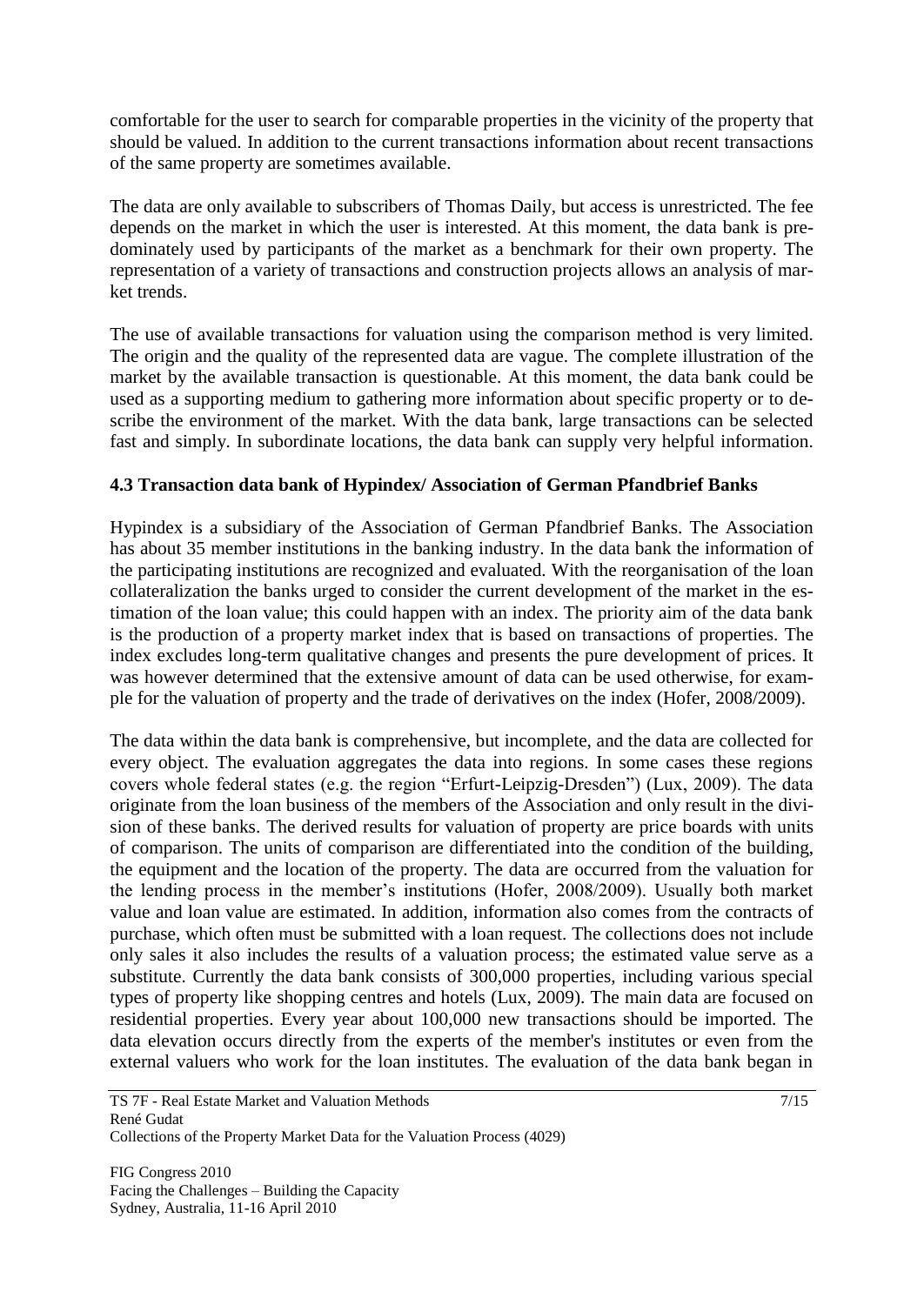summer, 2006. In spring, 2009 the 5th evaluation of the data bank took place. Therefore, the information can be considered as up-to-date.

The derivation of price boards is currently under construction. In the future, these aggregated data will be used to perform quick valuations for standardized properties. The data is primarily distributed to member companies. Definitive statements about the accessibility, however, are not fixed yet.

The estimation of a price level may be possible with the price boards for a customer advisor at the bank counter. An object-related valuation of property is excluded by aggregated data. It may be possible to regard the environment of the property market on a very raw level. Unusual conditions, expensive and special properties limit the use of the price boards; if necessary only a rough market level could be determined. The homogeneity of the quality of the date is also questionable because the data includes both transactions of the market and results of valuations.

# **4.4. Property market data bank of VÖB and DSGV**

The Association of German Public Sector Banks (Bundesverband der öffentlichen Banken, VÖB) and the German Saving Bank Association (Deutsche Sparkassen- und Giroverband, DSGV) decided in 2008 to develop their own property market data bank. The aim is to support the individual market research and optimise the success and risk management of commercial properties. The development of the data bank just started. The objective is to own a very large amount of data that is daily updated. The data bank will contain both residential and commercial properties and should allow a web-based evaluation. It is not clear, in which extent data will be present and if market results are included. The evaluation will be in anonymous form and the result will be accessible for relevant actors of the participating savings and banks. Which product for users will be available is still unknown. The data bank will start at the end of 2009. An assessment on the suitability of the data bank for a valuation using a comparison approach is not possible at the moment.

### **4.5 Real Estate Data Base (REBase) of BIIS**

The German Association of Real Estate Investment Experts (Bundesverband der Immobilien-Investment-Sachverständigen, BIIS) is a professional federation of independent experts specialised on valuation of commercial properties. The key aspects of the efforts are the transparency of the valuation process and the used data. BIIS started in 2004 to develop its own data bank of property supported with empirically supported data. The data bank is called REBase. At the end of 2006, the data bank was set up. The data bank includes all properties of the German open-ended funds.

REBase contains all data used for the valuation of property by the experts. These data include only property-related information, such as sustainable achievable rents, current market values as well as paid rents and vacancy rates of the property that is valued. In the focus of the users are current results of valuations. Besides real property rights it is possible to collect leasehold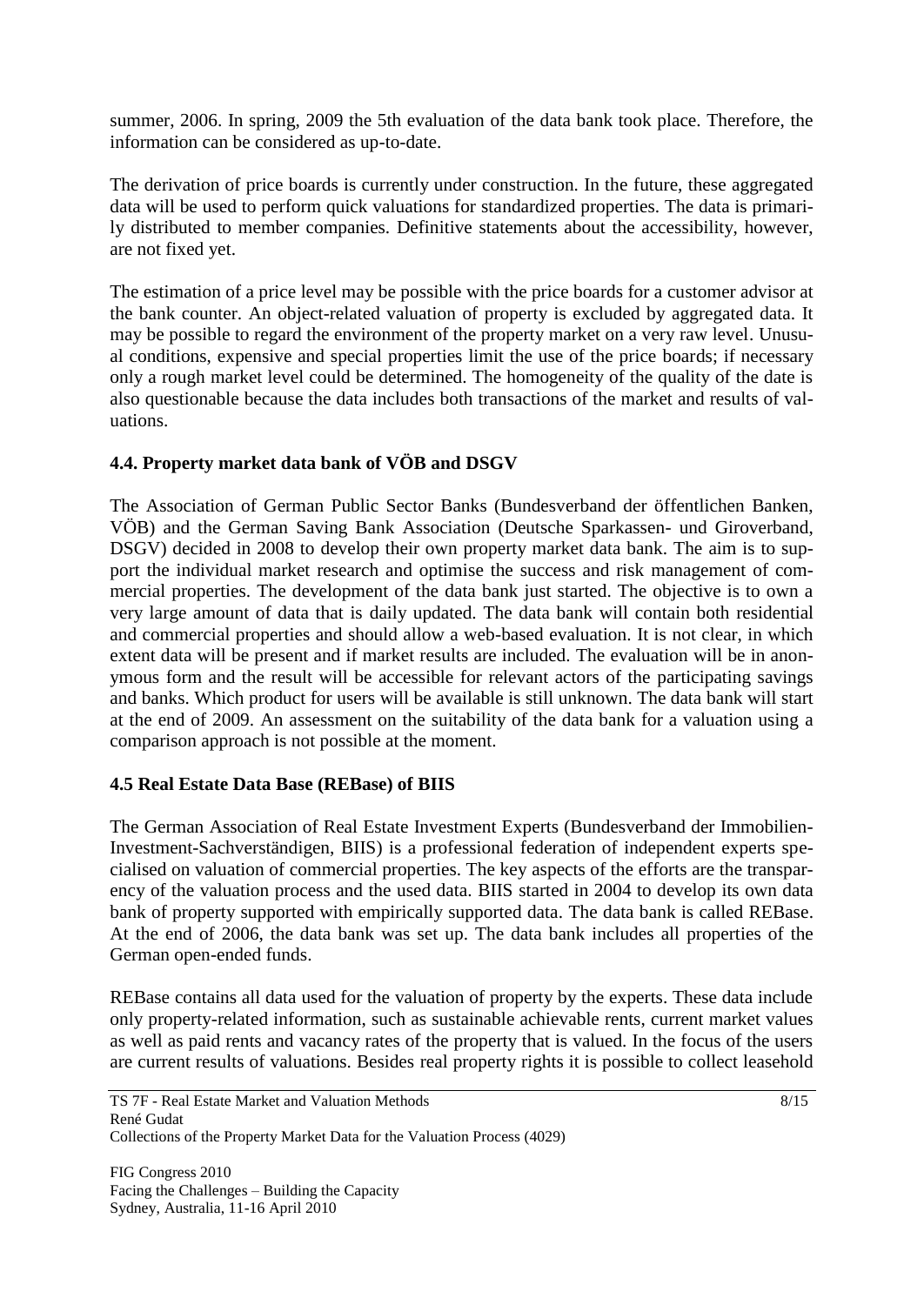interests. The collection of data is object-related and contemporary. On 23th of July 2009, the data bank consisted of about 5,000 records of more than 2,500 single properties. The properties are mainly located in Germany other spatial focuses are France and the Netherland. The average result of a valuation is about 40 million Euros. The single records are delivered by the experts, before a release into the data bank the records are validated by the BIIS.

The data are available to more than 100 experts in order of the involved investment trusts. The experts have to conclude a leasing contract for the data bank. The leasing contract serves the protection of data of the data bank; the information may be used only for the specific tasks. Every expert with a technical qualification who should value investment properties in order of a German investment trust can become Member in the BIIS. There is also a separate project for the improvement of the transparency in the investment market. Thirteen participant investment trusts have resolved to exchange entire, object-related data for properties with several tenants.

# **4.6 RIWIS-data bank of BulwienGesa**

The BulwienGesa Company is one of the largest market research company for the German land and property market. The focal tasks besides market and location analyses are valuations. A central source of information therefore is the regional property-economical information system (Regionale Immobilien-Wirtschaftliches Informations-System, RIWIS). Objective of the data bank is to gather extensive information about properties and the property market from different sources of official and professional data providers. The data bank is available since middle of the nineties.

The data covers particularly Germany, however, comprehends also some East-European countries. The consideration encloses beside top cities also smaller towns and counties. Commercial property markets are in the centre of consideration. Beside the general frame work of the market like the economic efficiency and the demographic and social development specific data for the property market are grasped in the data bank like average rents, prices and yields. The data bank contains both market-describing aspects and object-related information. These object-related comparative transactions are called "comparables". In spring 2009 there were about 7,200 single properties listed in Germany particularly from the area of the commercial properties (Schulten, 2009). The data encloses information of the single properties like the age, location, size and owner. The rental space is described for single tenants. If further information of the content of contracts are known, they are included in the data bank. Transactions are also recorded and past transaction – where available – are listed. Not for all properties, the information is completely contained. The listed transactions and other construction projects are graphically represented in a geographic information system. For a lot of information contained in the data bank, there is a statement about the origin, so conclusions about the data are possible.

Access to the "comparables" takes place via the RIWIS data bank as a term-usage fee. Individual "comparables" can be acquired separately. At this moment, professional market participants primarily use the data bank to run their own market research on the data.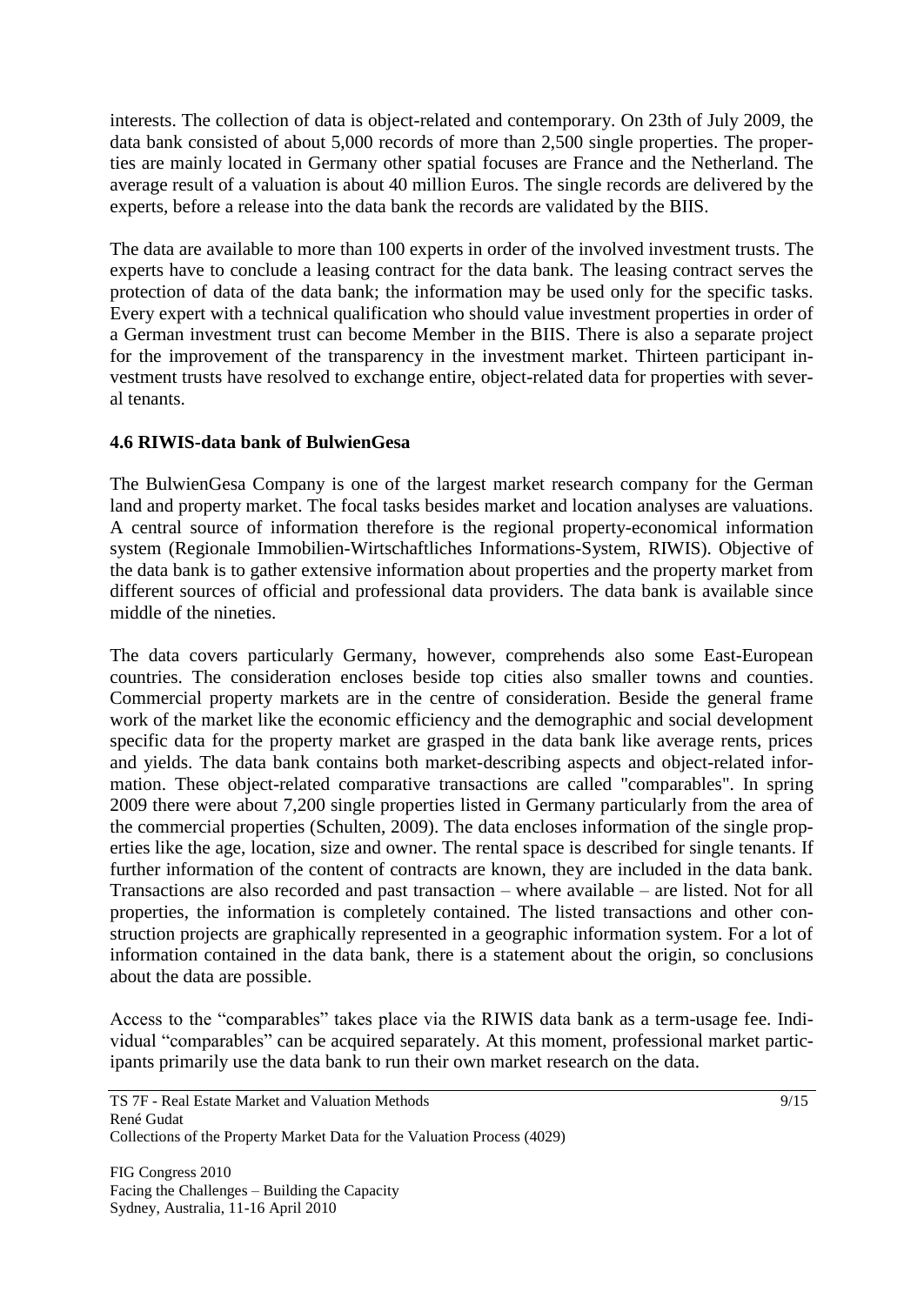The detailed information of the data bank allows the description of the situation on the land and property market. The use of the "comparables" for a valuation in the comparison method is limited if all necessary information is available; essential information on rights and characteristics are missing. If there are no comparable properties in the vicinity of the property to be valued it is easy to find some "comparables" in comparable locations of other regions. The extent of the existing "comparables" reveal that not all transactions of the market are reported, however, in some parts of Germany particularly in South Germany the extent of data could exceed the volume of data of the purchase price collections (Schulten, 2009). A reason for this is the heterogeneous quality of the different purchase price collections.

# **4.7 Investment Property Databank**

The Investment Property Databank (IPD) is an independent company that analyses the real estate market. IPD is based on a data bank to provide investors information about certain property markets to assess their markets, properties and portfolios. The data bank offers various options of evaluation. One essential product of IPD for public relations is a German Real Estate Index (DIX) to measure the performance of institutional property investments.

The collection of data encompasses the data of many open-ended funds. The funds have to publish this information annual including the results of an annual valuation for every of their properties. In addition to the collection of valuation results IPD owns according to their own information a unique collection of rental data that is evaluated. The data inventory amounts to more than 300,000 rental agreements in more than 1,500 cities in eleven countries. The published information of the evaluation is in a aggregated form. The data from IPD in Germany is strongly influenced by office properties. The data is also influenced by the strategy of the institutional investors. Due to the international network of IPD, it is possible to get comparable information for many different countries.

Currently, big stakeholders, investors and brokers use the information. The possibilities for application of the data are various. A Valuation with the comparable method is not possible because of the aggregated data.

### **4.8 Property data bank of Feri**

The rating agency Feri collects in a data bank information about the office, retail and residential market on the level of counties. The results present the inventory, the current construction projects and the market framework. Indeed, there is no relation to the property and no conclusions on single transactions are possible. Feri refer "various national and international sources" for their information including the official committees of valuation experts. Users of this information can be found in the field of market analyses, research, property investment or development. The use of information is an ongoing service; basically a subscription is necessary.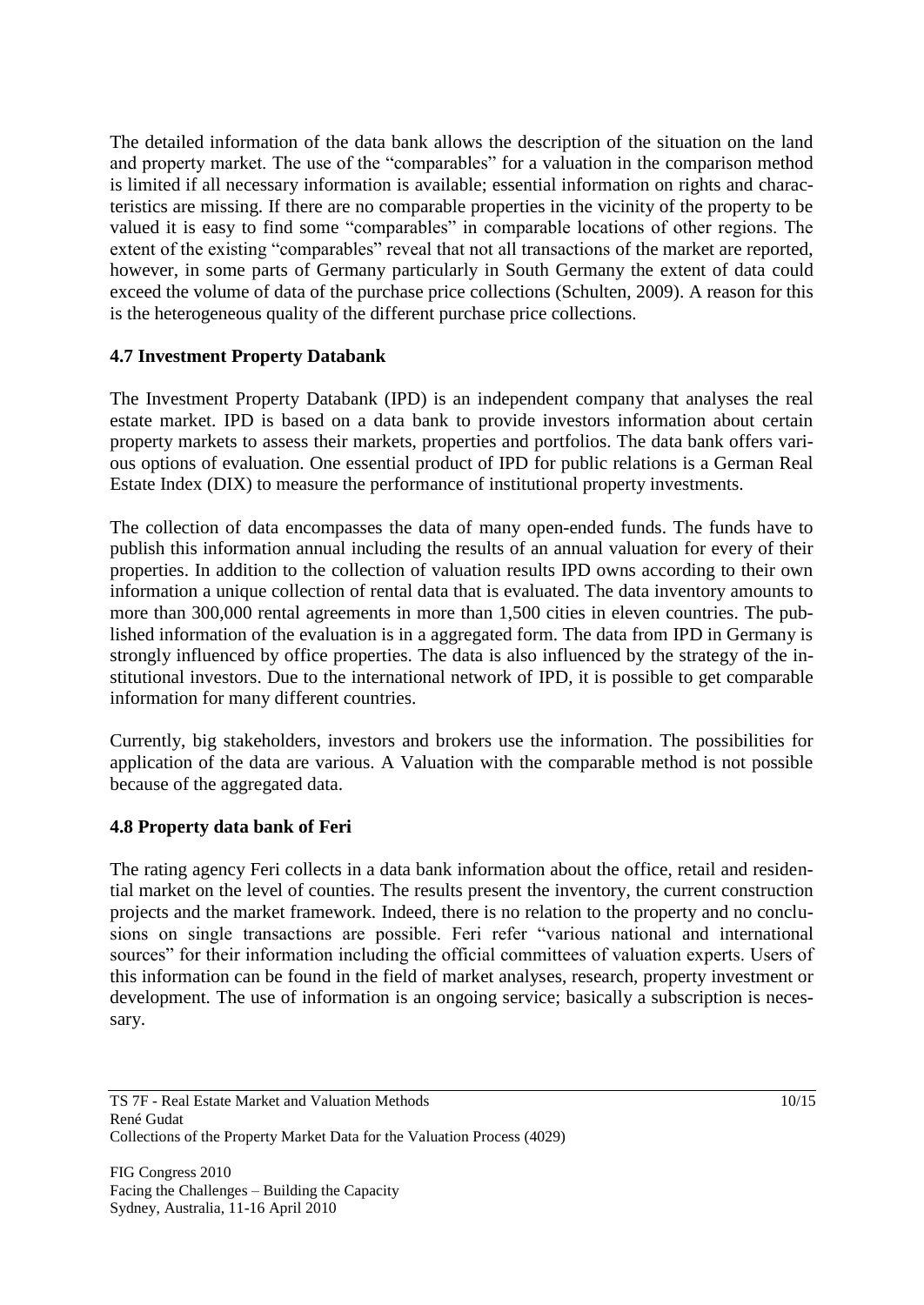#### **4.9. Information of the Sprengnetter valuation company**

The Sprengenetter valuation company offers beside certification of valuers and valuations also derived data for valuation. Beside data for the income capitalization method and replacement cost method the company also delivers units of comparison, which are basically suited for a comparison method. For the derivation of the data, the company runs an internal data bank. It is not known, which extend of data is given, where the data comes from and who owns access to the data. Furthermore it is not known how detailed the information is given and which value-affecting characteristics are used. Due to the lack of information, suitability for the comparison method cannot be assessed.

### **4.10. Future developments**

Another data bank by an independent professional association of the property market is in planning stages. The members of the association are involved in the fields of commercial property investment. They have initiated their data bank to merge their transactions. In the data bank only single transactions are presented, an evaluation will not take place. The collected data will contain rents, purchase prices and general market information. The data bank will be available to all market participants for a fee. The representation is not restricted by the protection of personal data, because the data only can be used for the data bank with consent of the seller and the buyer. At this moment, it is not known, when the data bank will be realised and which extent the amount of data will assume. The data bank is considered as an alternative to already available data banks of commercial suppliers; it should be accessible for a broader public by smaller costs and larger independence.

At this moment, it is not assessable if the collected data suits for a valuation with the comparison method, however, it is conceivable that the potential of existing data will be supplemented by information of this data bank.

### **4.11 Conclusion for a use in a comparison approach**

For each of the existing data banks there are advantages and disadvantages. Some data banks can convince a very good quality of data, but they are limited in their geographic coverage of the market. Some data banks dealing with special market segments and probably have incomplete, but nationwide records.

The comparison of the available data is difficult. It cannot be assessed in which extent there are overlapping contents of different data banks. The examined commercial data banks possess the emphasis of their data on the commercial property market. Particularly office properties and less retail properties take a crucial part. Special types of properties like logistics and social objects are hardly presented in the data bank. However, in these markets the marketability is due to the low alternative appropriate uses of the property limited. The use of the comparison method seems of little help for these occasions.

In some data banks the protection of personal data is not that important, because information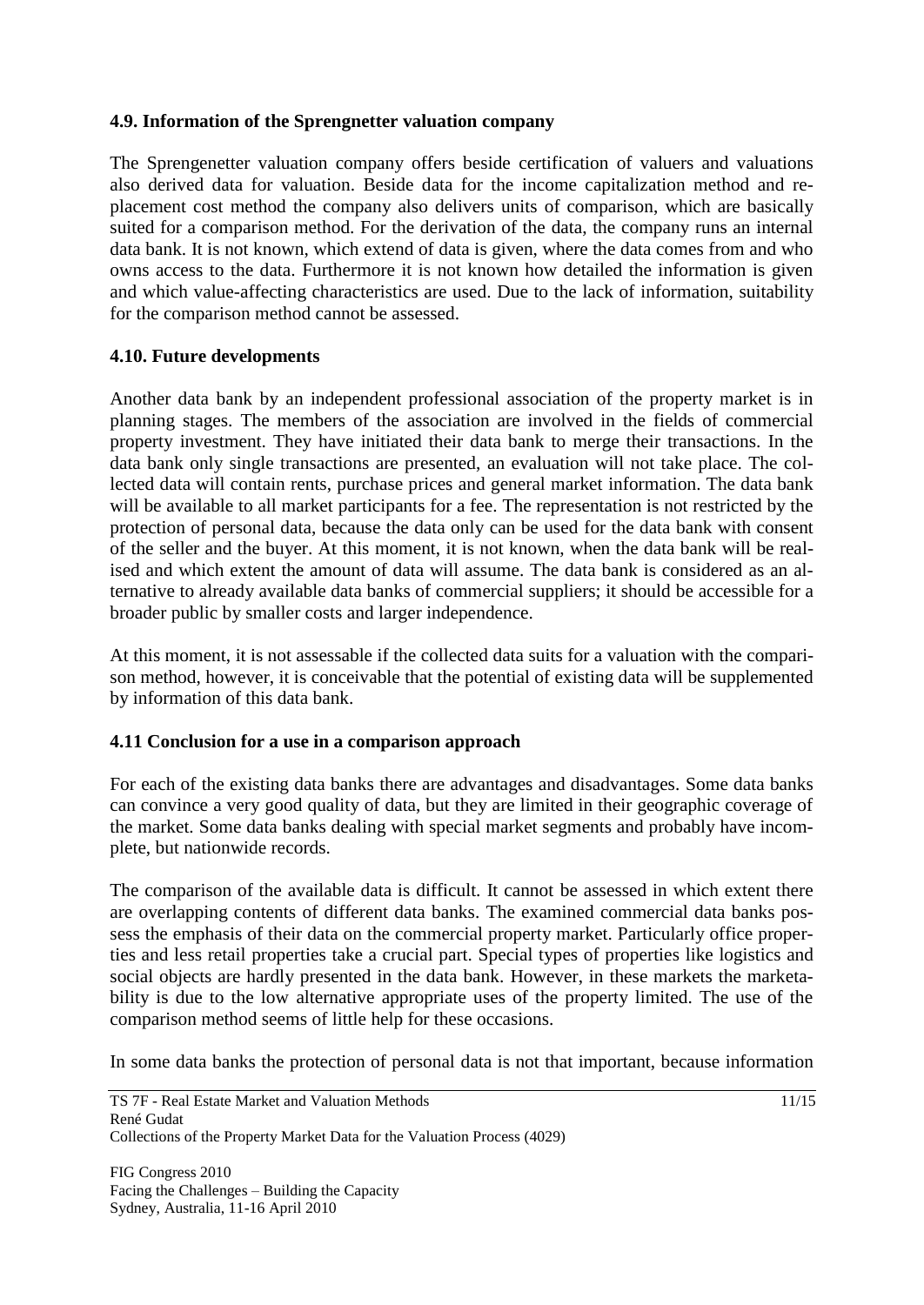have been published e.g. in newspapers. In other cases, the consent of the contracting parties is necessary. Unless the data are compulsively collected for a public purchase price collection of the official committees of valuation experts, the use of the personal and object-related data is restricted.

The comparison approach requires the relation to an object. Probably it is possible to estimate a general level of market value. For valuations are comparable purchase prices needed that can be verified by the valuation expert. This is often a criterion for exclusion for a data bank.

For a reliable use of the comparison approach only the purchase price collection of the official committees of valuation experts are applicable. There is a necessity to ensure a homogeneous content and comparable accessibility to the data of the purchase price collections. Other data banks do not have the required detail level and data quality. The ordinary purposes of other data banks have not been taken into account. Different requirements may be necessary for other purposes. Some of these purposes are listed in section 5 of this article.

# **5. OTHER ORDINARY PURPOSES OF PROPERTY DATA BANKS**

In addition to the determined use of data banks for valuation, included data of the land and property market data banks can be designed to fulfil other purposes. These purposes could make other demands on the content of information to the data banks.

### **5.1 Use of data banks for other valuation purposes**

The **derivation of necessary data for various valuation purposes** are an essential task of some data banks. The amount of data is used to derive e.g. capitalization rates, adjustment factors or units of comparison. Depending on the purposes of a data bank data for various submarkets are derived. To use such data a transparency of the model and the origin of the data is needed. In Different with the comparison method in the income capitalisation method or the cost method, a relation to a single property is not needed. However, it is necessary to analyse the value-affecting characteristics of properties and collect them in the data bank. Because of this, the decreasing influences of protection of personal data some data banks that had been excluded for the use in the comparison method, gains significance. Indeed, the used information must be a result of the market. Besides the information of the official committees of valuation experts, the Sprengnetter valuation company can also provide information for the valuation using the income capitalisation method or cost method. However, the conclusion and quality of the information must attract attention.

A further import aspect of valuation is the **consideration of the market environment**. Therefore, information about the market fundamentals is needed. Nevertheless, the market fundamentals are also used in market and location analyses. One substantial data bank for this is RIWIS by BulwienGesa. The used data should be descended from transactions, but it is not necessary to register every single value-affecting characteristic, so other sources of information like announcements, offerings and broker's information could be used. Due to the level of aggregation, the protection of personal data is not superficial any more.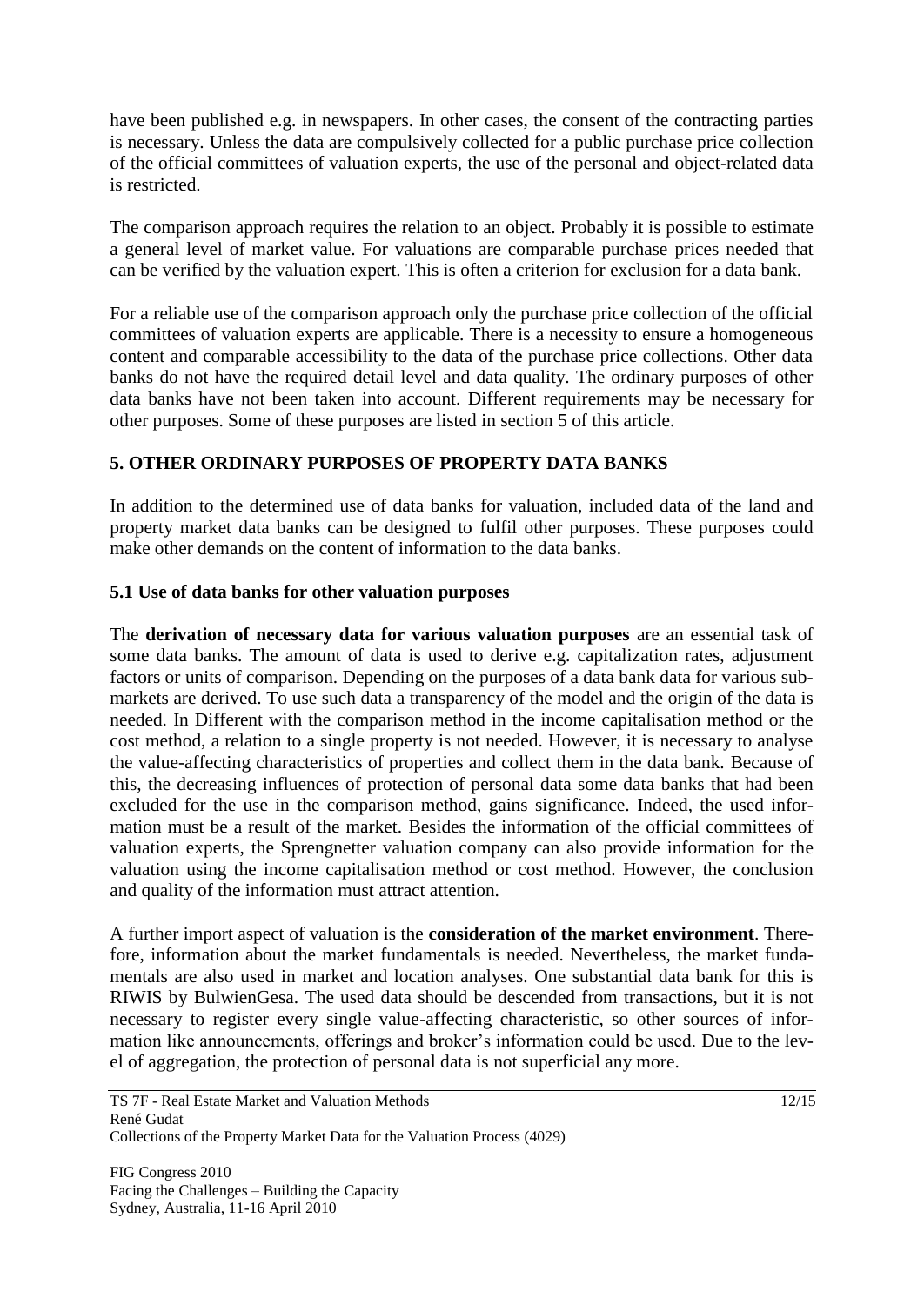Although the valuation process is objectively and independently, an **orientation to past valuation results** of a property and the examination of the change of individual variables within a method may be helpful. This is only possible for large or extraordinary properties that have to be valued regularly. This approach merely serves for a validation of past interpretation of the market. Without a specific transaction of the property on the market, this is not a valuation of the marketability of the evaluation result.

# **5.2 Further purposes of data banks**

The **assessments of an individual property or a (sub-) portfolio** are substantial tasks for institutional investors. Some specialised data banks deliver therefore by wide market coverage of comparable properties the possibility of a benchmarking. A benchmarking can be used to compare the total return, the income or the value of a single property in contrast to the market level. The knowledge of other single properties as well as their individual value-affecting characteristics is not necessary.

Although there are quite large and extensive collections of data in Germany, some investors use comparable transactions to estimate a current market level to derive a market-driven selling and buying price. Developers also use this **marketable level** in order to deduce the potentially realisable selling price of a project and to determine the economic efficiency of the single development steps with it in a residual procedure.

# **6. AVAILABILITY OF THE BEST POSSIBLE DATA BANK**

The applications of transaction data banks for the land and property markets are various and cannot be reduced on the suitability for a comparison method or valuation. The purposes of the aforementioned data banks are extensive. Ideally, a transaction data bank contains a maximum possible amount of data in a best possible presentation of value-affecting characteristics. This exists in the purchase price collections of the official committees of valuation experts. However, the data bank should cover a spatial market in the best possible way. In particular for analyses of specific types of property is a wide coverage and easy access to the data necessary. This appears with some nationwide data banks. The origin of the data should be the market. Only market results should be included in a data bank. An independent public or commercial market observer should raise the data. A best possible data bank for all purposes of the property market does not exist in Germany at this moment. Due to the protection of personal data, a best possible data bank is not realisable.

In many countries, there are comparable to data banks available for single well-chosen data banks named here; a comparison of whole countries is not possible. An international comparison of data banks could be made if a sample of data banks out of other countries is available. Especially countries with a less regulation in protection of personal data or countries that use a nationwide land register e.g. for tax purposes could generate more information. Often these registers are the fundament of public and private data banks. Nevertheless, the derivation of parameters for valuation hardly takes place from the independent data banks.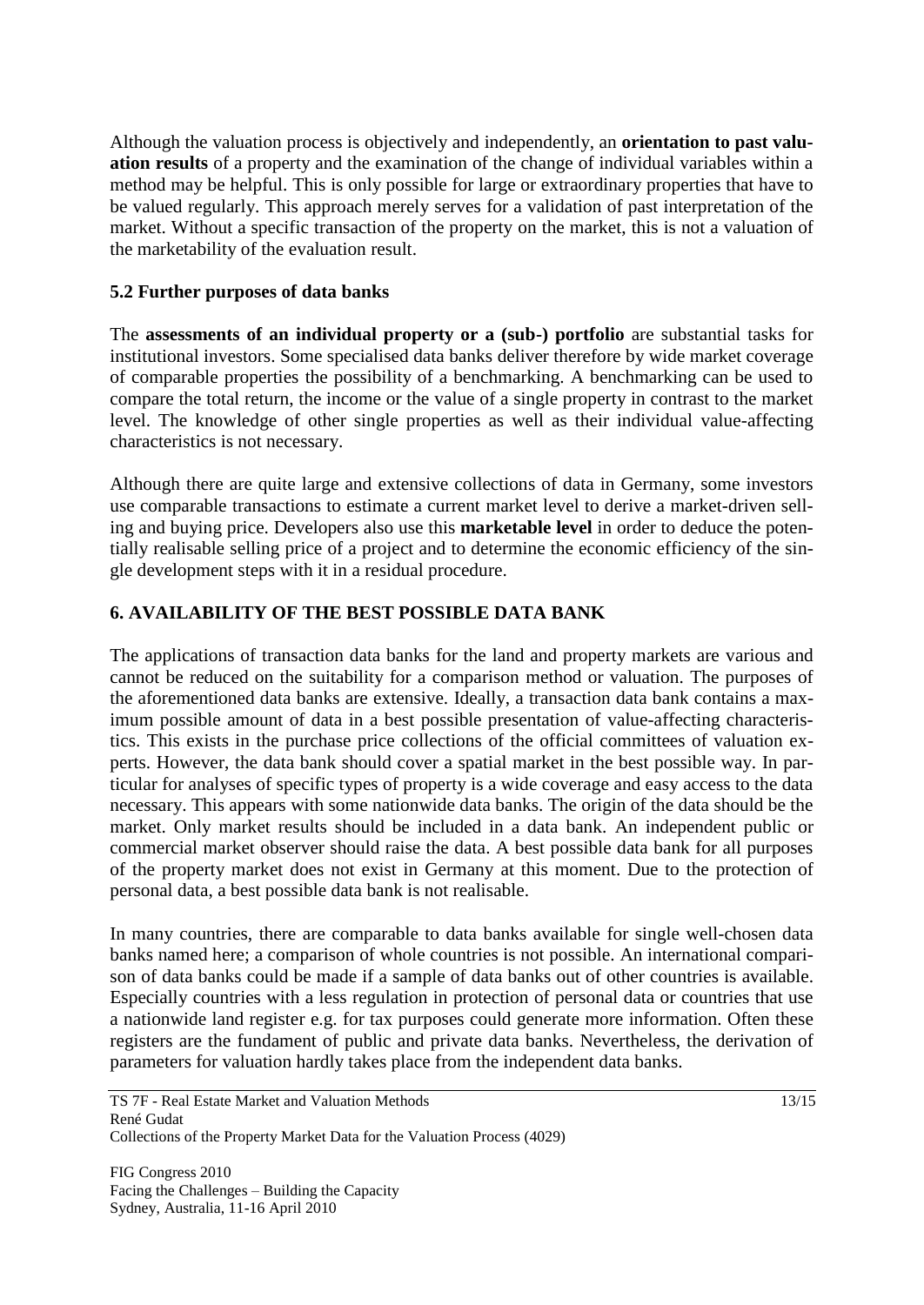### **REFERENCES**

Appraisal Institute. (2008). *The Appraisal of Real Estate.* Chicago: Appraisal Institute.

Bischoff, B. (2009). *Das neue Wertermittlungsrecht in Deutschland - Die Praxis der Immobilienbewertung nach ImmoWertV.* München: Olzog Verlag.

Hofer, T. (2008/2009). vdp-Transaktionsdatenbank und -Immobilienpreisindex: Stand, Ergebnisse, Perspektiven. *Immobilien-Banking; Professionelles Immobilien-Banking: Fakten und Daten* , 66-73.

International Valuation Standards Committee. (2007). *International Valuation Standards 2007.* London, London.

Kertscher, D. (2007). Base of Transparency in Markets of Real Estate in Germany: Purchase Price Collection and the Report of Real Estate. *FIG working week 2007.* Hong Kong: 2007.

Kertscher, D. (2004). Digital Purchase Price Collections – The German way to provide Transparency for the Real Estate Markets. *FIG working week 2004.* Athens.

Kertscher, D. (2009). Increase of the Transparency concerning the real estate market of Lower Saxony - Enhancement of the Valuation System with the Online-Real Estate-Price-Calculator. *FIG working week 2009.* Stockholm: 2009.

Kertscher, D. (2009). Vergleichswertverfahren. I T. Gerardy, R. Möckel, H. Troff, & B. Bischoff, *Praxis der Grundstücksbewertung* (s. 4.2.1/1-4.2.2/22). München: Olzog Verlag.

Kleiber, W., & Simon, J. (2007). *Verkehrswertermittlungs von Grundstücken.* Bundesanzeiger Verlag.

Lux, R. (2009). *Aufbau einer Immobilien-Transaktionsdatenbank.* Berlin: DVW-Colloquiums on 19th of February 2009 at Technical University Berlin.

RICS Royal Institution of Chartered Surveyors. (2009). *RICS Valuation Standards.* Conventry.

Schulten, A. (2009). *Valide Marktdaten für die Bewertung.* Berlin: DVW-Colloquium on 23th of April 2009 at Technical University of Berlin.

Simon, J. (2000). Europäische Standards für die Immobilienbewertung. *Grundstücksmarkt und Grundstückswert* , 134-141.

The European Group of Valuers. (2009). European Valuation Standards.